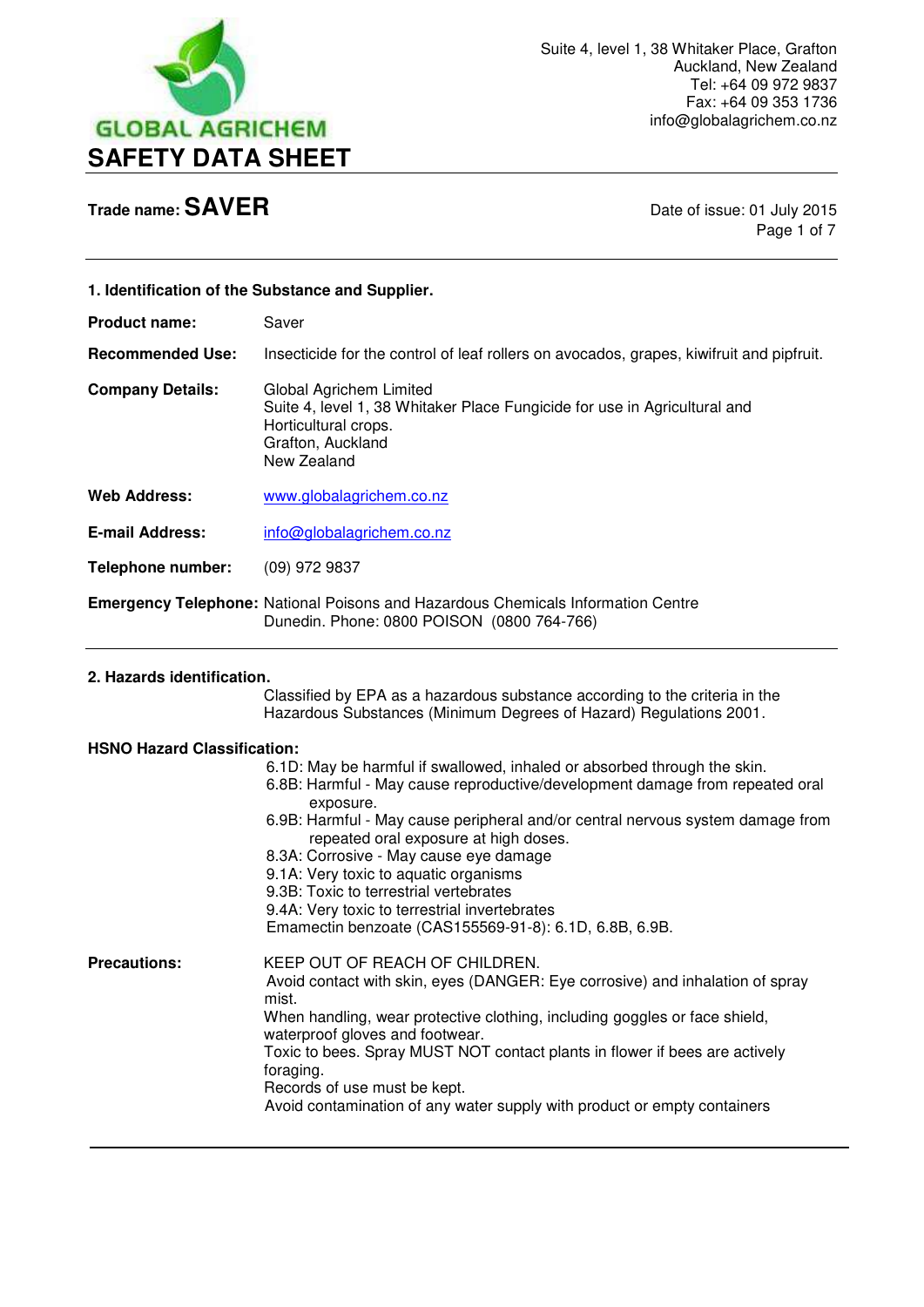

Page 2 of 7

## **3. Composition/Information on Ingredients**

| Ingredient                      | <b>CAS Number</b> | Content (% w/w) |
|---------------------------------|-------------------|-----------------|
| Emamectin benzoate 95%          | 155569-91-8       | 5.3             |
| Sodium Lignosulfonate           | 8061-51-6         | 6.0             |
| Sodium dodecyl sulfate          | $151 - 21 - 3$    | 3.0             |
| Ammonium sulphate               | 7783-20-2         | 30.0            |
| Other non hazardous ingredients |                   | To 100%         |

#### **4. First aid measures**

| <b>First Aid:</b>            | For advice contact the National Poisons Centre 0800 POISON (0800 764 766) or a<br>doctor immediately. Begin artificial respiration if the victim is not breathing. Use<br>mouth to nose rather than mouth to mouth. Obtain medical attention. |
|------------------------------|-----------------------------------------------------------------------------------------------------------------------------------------------------------------------------------------------------------------------------------------------|
| Inhalation:                  | Remove patient to fresh air. Lie down and keep warm and rested. If breathing is<br>shallow or has stopped ensure airway is clear and apply resuscitation. Seek medical<br>assistance immediately.                                             |
| Ingestion:                   | Never give anything by mouth to an unconscious person. If swallowed do NOT<br>induce vomiting. For advice, contact the National Poisons Centre (0800 764 766).<br>Seek medical assistance immediately.                                        |
| <b>Skin Contact:</b>         | Immediately flush body and clothes with large amounts of water. Remove<br>contaminated clothing and footwear. Wash affected areas with soap and water. If a<br>large area is affected seek medical assistance.                                |
| <b>Eye Contact:</b>          | Flush eyes with plenty of water for 15 minutes holding eyelids open if necessary.<br>Seek medical assistance.                                                                                                                                 |
| <b>First Aid Facilities:</b> | Facilities storing or utilizing this material should be equipped with an eyewash facility<br>and safety shower.                                                                                                                               |
| <b>Advice to Doctor:</b>     | There is no antidote. Treat symptomatically and give supportive therapy.                                                                                                                                                                      |

## **5. Fire-fighting measures**

### **Suitable extinguishing media:**

Water fog, foam, carbon dioxide or dry chemical.

#### **Hazards from combustion:**

During a fire, irritating and possibly toxic gases may be generated by thermal decomposition or combustion (oxides of sulphur, nitrogen and carbon)

## **Special protective equipment for fire fighters:**

Wear full protective clothing and self-contained breathing apparatus in enclosed areas.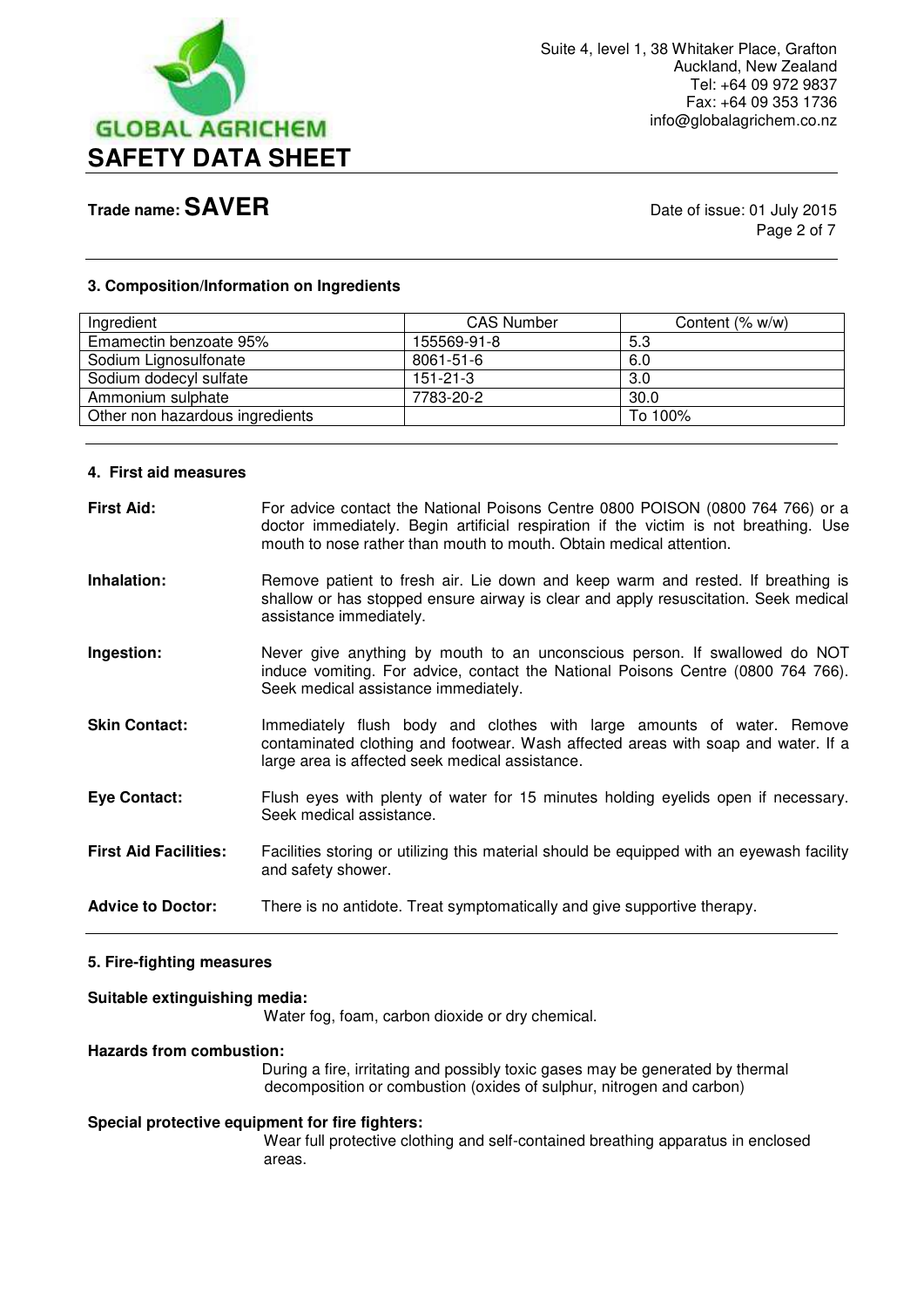

Page 3 of 7

| <b>Special fire-fighting methods:</b><br><b>Hazchem Code:</b> | Keep upwind. Do not allow run-off from firefighting to enter sewage, effluent<br>systems, drains or water courses.<br>2X                                                                                                                                                                                                                                                                                                                                                                                                |
|---------------------------------------------------------------|-------------------------------------------------------------------------------------------------------------------------------------------------------------------------------------------------------------------------------------------------------------------------------------------------------------------------------------------------------------------------------------------------------------------------------------------------------------------------------------------------------------------------|
| 6. Accidental release measures                                |                                                                                                                                                                                                                                                                                                                                                                                                                                                                                                                         |
| <b>Spills and Disposal:</b>                                   | Exclude non-essential people from the area (bystanders)<br>Wear protective clothing.<br>Contain the spill and absorb liquid with absorbent material (e.g. sand, soil or<br>absorbent granules).<br>If spill does enter waterways, contact the local authority.<br>Collect the absorbed spill in an appropriate sealable container for disposal in an<br>approved landfill.<br>Decontaminate the spill area with detergent and water. Absorb with inert material<br>and dispose of waste safely in an approved landfill. |
| <b>Personal Protection:</b>                                   | Ensure suitable personal protection (PPE). Wear goggles, half face-piece<br>respirator with combined dust and vapour cartridge, full length clothing and PVC<br>gloves.                                                                                                                                                                                                                                                                                                                                                 |

### **Environmental precautions:**

Prevent washings from entering surface water drains or waterways.

## **7. Handling and storage**

### **Precautions for safe handling:**

Do not apply this product onto or into water.

Avoid skin and eye contact and inhalation of spray mist

 Approved handler: This product must be under the control of an approved handler when applied in a wide dispersive manner or used by a commercial contractor. Tracking: Not required for this product

 Record Keeping: Records of use as described in NZS 8409 Management of Agrichemicals must be kept.

### **Conditions for Safe Storage:**

 Keep out of reach of children. Store in the original container tightly closed in a locked dry cool dark area away from foodstuffs. Storage must be in accordance with the current version of NZS 8409 Management of Agrichemicals. Stores containing 100kg or more of Saver require signage and secondary Containment (9.1A).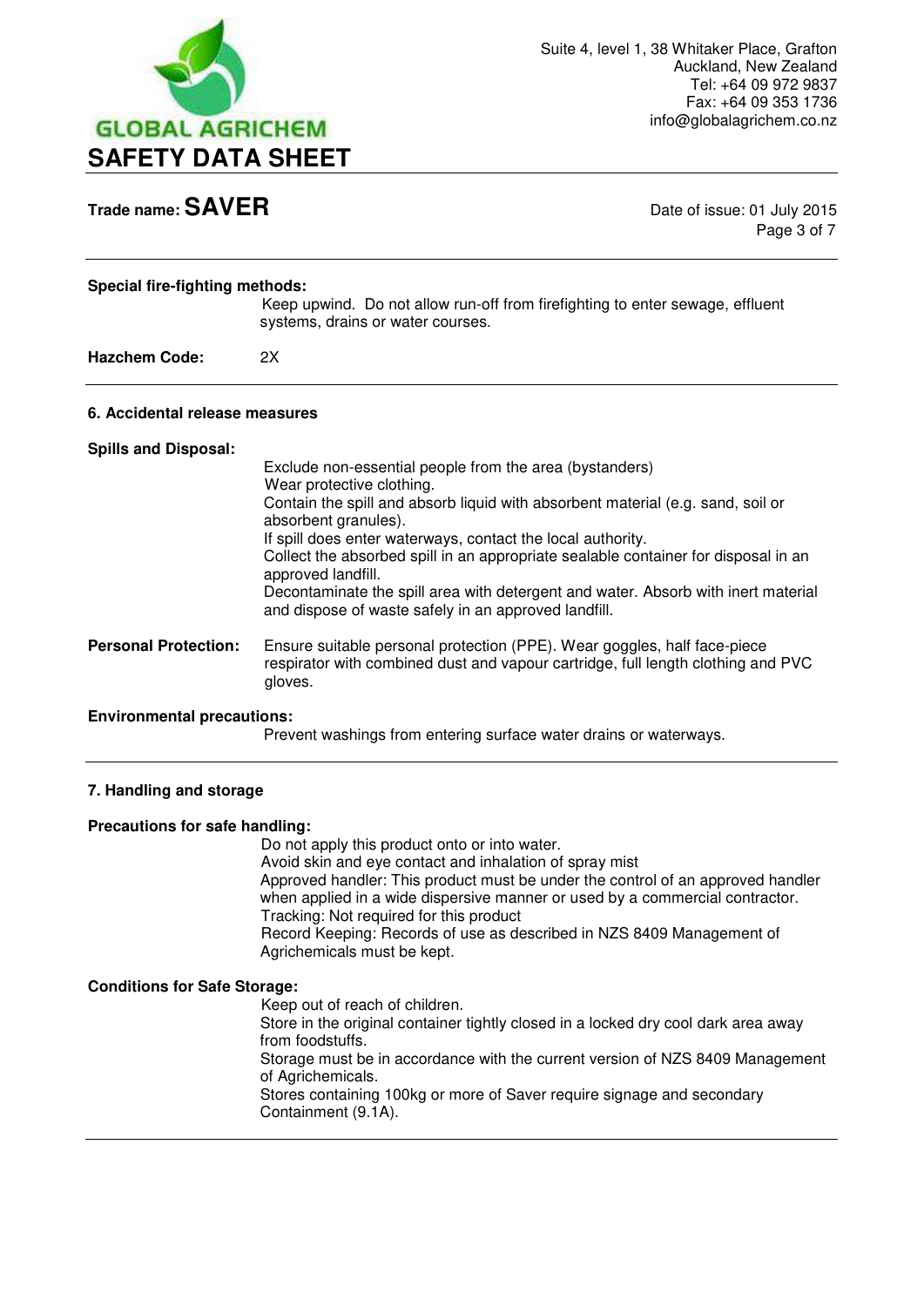

Page 4 of 7

## **8. Exposure controls/personal protection**

## **Occupational exposure limit values:**  No exposure limits (WES, TEL or EEL's) have been specifically assigned to this product. Tels: ADE 0.002mg/kg bw/day PDE<sub>FOOD</sub>: 0.0016mg/kg bw/day PDEDRINKING WATER: 0.0004mg/kg bw/day **Engineering controls:** No special requirements. Product is used outdoors. Handle in well ventilated areas. Generally, natural ventilation is adequate. Facilities storing or utilizing this material should be equipped with an eyewash facility and safety shower. **Personal Protective Equipment:**  When opening the container, preparing the spray or applying the product, wear safety goggles, waterproof gloves, waterproof hat, cotton overalls and boots. **Hygiene Measures:** Do not eat, drink or smoke while using the product. Remove protective clothing and wash hands and face thoroughly before meals and after work. Wash protective clothing daily after work.

### **9. Physical and chemical properties**

| Appearance:         | Granule                 |
|---------------------|-------------------------|
| <b>Colour:</b>      | Light brown             |
| Odour:              | No characteristic odour |
| <b>Flash Point:</b> | Not flammable           |
| pH:                 | $5.0 - 8.0$             |
| Water solubility:   | Soluble                 |

## **10. Stability and reactivity**

**Chemical Stability:** Stable under normal conditions of handling and storage.

**Conditions to Avoid:** Heat and light

### **Hazardous decomposition products:**

Combustion or decomposition at high temperatures will evolve toxic and irritating gasses.

### **Hazardous Polymerisation:**

Hazardous Polymerisation does not occur.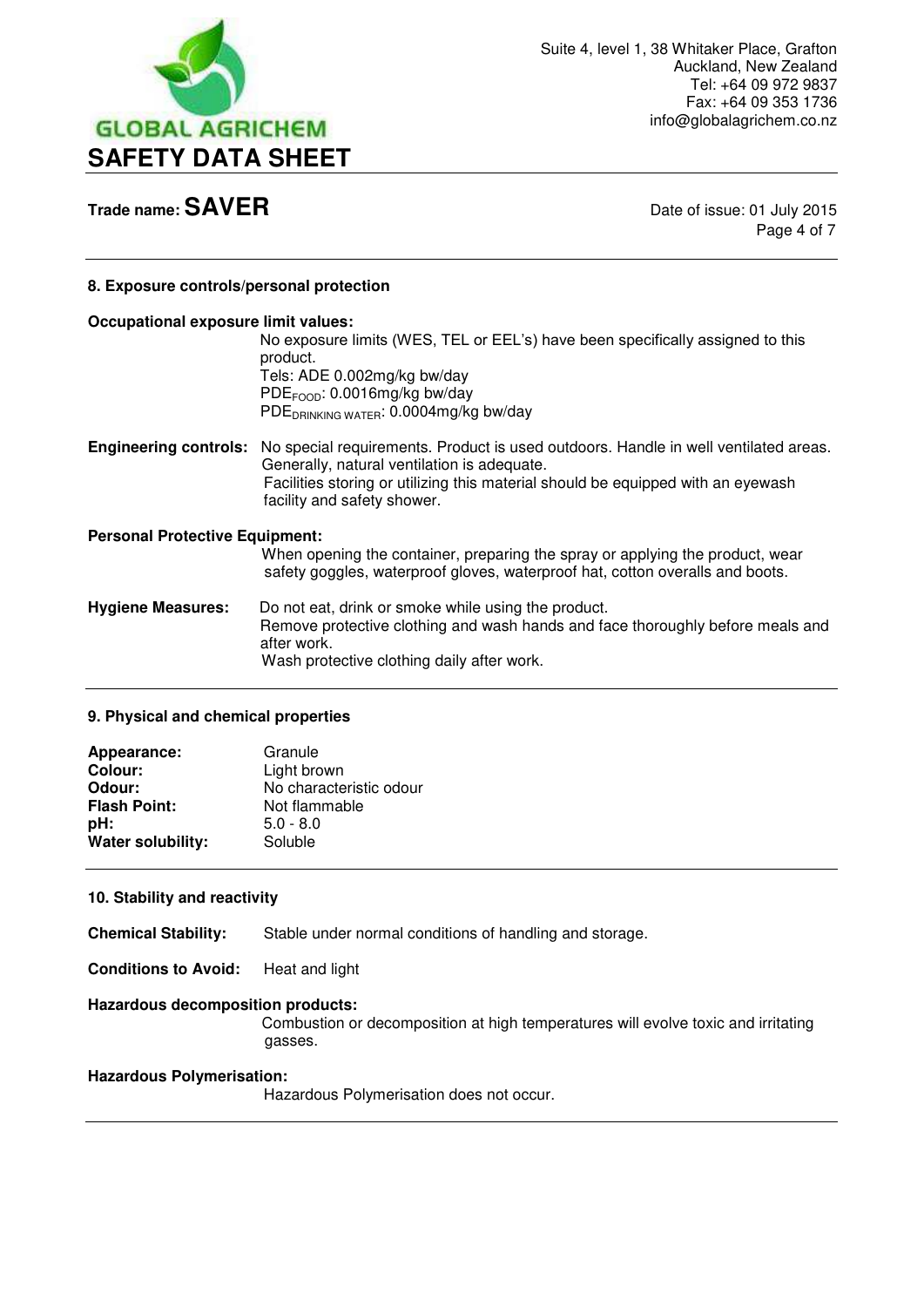

Page 5 of 7

## **11. Toxicological information**

| <b>HSNO Classification:</b> |                                                                                                                                                                                                      |
|-----------------------------|------------------------------------------------------------------------------------------------------------------------------------------------------------------------------------------------------|
|                             | 6.1D: May be harmful if swallowed, inhaled or absorbed through the skin.<br>6.8B: Harmful - May cause reproductive/development damage from repeated oral<br>exposure.                                |
|                             | 6.9B: Harmful - May cause peripheral and/or central nervous system damage from<br>repeated oral exposure at high doses.                                                                              |
|                             | 8.3A: Corrosive - May cause eye damage                                                                                                                                                               |
| <b>Acute Toxicity:</b>      | Acute Oral $LD_{50}$ rat: 1516mg/kg<br>Acute Dermal $LD_{50}$ rat $> 2000$ mg/kg<br>Inhalation $LC_{50}$ (4 h) rat: 6.28 mg/l                                                                        |
| Irritation:                 | Not a skin irritant.<br>Not an eye irritant. DANGER: Eye corrosive.                                                                                                                                  |
| Sensitization:              | Not a sensitiser (HSNO Classification)                                                                                                                                                               |
| <b>Chronic Effects:</b>     | Emamectin benzoate technical has been extensively tested on laboratory<br>mammals and in test-tube systems. It did not show carcinogenic, teratogenic or<br>mutagenic effects in animal experiments. |

## **12. Ecological Information**

|                                                                                                | HSNO Classification: 9.1A: Very toxic to aquatic organisms<br>9.3B: Toxic to terrestrial vertebrates<br>9.4A: Very toxic to terrestrial invertebrates                                                                                        |
|------------------------------------------------------------------------------------------------|----------------------------------------------------------------------------------------------------------------------------------------------------------------------------------------------------------------------------------------------|
| <b>Ecotoxicity:</b>                                                                            | Very Toxic to aquatic life with long lasting effects. Do not release into the<br>environment.<br>Ecotoxicological data has not been determined specifically for this product. Data<br>given is for the active ingredient Emamectin benzoate. |
|                                                                                                | <b>Acute Toxicity to Fish:</b> Sheepshead minnow $LC_{50}$ (96 hour): 1.2 mg/l<br>Carp $LC_{50}$ (96 hour): 1430 $\mu$ g/l                                                                                                                   |
| <b>Acute Toxicity Aquatic Organisms:</b>                                                       | Daphnia $LC_{50}$ (48 hour): 0.08 mg/l<br>Green algae EbC <sub>50</sub> (72 hour): 28.4mg/l<br>Green algae $E r C_{50}$ (72 hour): 157mg/l                                                                                                   |
| <b>Acute Toxicity Vertebrates (Birds):</b>                                                     | Mallard duck $LD_{50}$ : 46mg/kg<br>Bobwhite Quail LD <sub>50</sub> : 264mg/kg                                                                                                                                                               |
| <b>Acute Toxicity to Soil Dwelling Organisms:</b><br>Earthworms $LC_{50}$ (14 days): 283 mg/kg |                                                                                                                                                                                                                                              |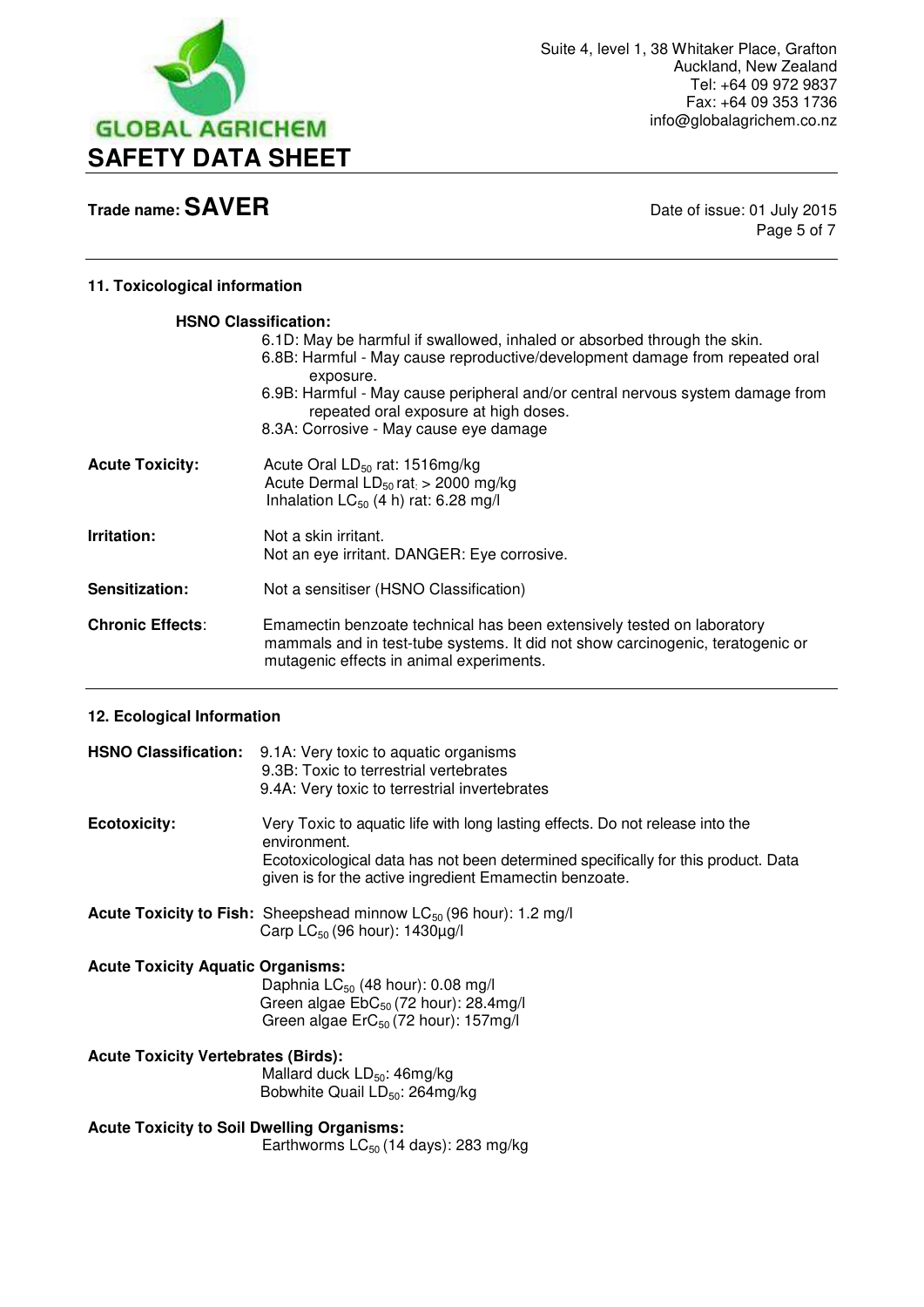

Page 6 of 7

| <b>Acute Toxicity to Terrestrial Invertebrates:</b> | Honey bee oral $LD_{50}$ : 0.0036 $\mu$ g/bee                                                                                                                                                                                                                                               |
|-----------------------------------------------------|---------------------------------------------------------------------------------------------------------------------------------------------------------------------------------------------------------------------------------------------------------------------------------------------|
| <b>Environmental Fate:</b>                          | Emamectin benzoate is not persistent in water: Half life 0.4-1.74 days. Not persistent<br>in soil: Half life 0.335-2.56 days. Stable in water, immobile in soil.                                                                                                                            |
| 13. Disposal considerations                         |                                                                                                                                                                                                                                                                                             |
| <b>Product disposal:</b>                            | Dispose of this product only by using according to the label or at an approved<br>landfill or other approved facility.                                                                                                                                                                      |
| <b>Container disposal:</b>                          | Triple rinse the empty container adding the rinsate to the spray tank.<br>Recycle if possible, otherwise crush and bury in an approved local authority facility.<br>Avoid contamination of any water supply with product or empty container.<br>Do not use container for any other purpose. |

## **14. Transport regulations**

| <b>Dangerous Goods:</b> | Classified as dangerous goods for transport (9.1A)                                                                                                                         |
|-------------------------|----------------------------------------------------------------------------------------------------------------------------------------------------------------------------|
| Rail /Road /Sea:        | UN Number: 3077<br>Class: 9<br>Packaging Group: III<br>Proper Shipping Name: ENVIRONMENTALLY HAZARDOUS SUBSTANCE<br>SOLID, N.O.S. (Emamectin benzoate)<br>Hazchem Code: 2X |

## **15. Regulatory information**

 HSNO Approval Number: HSR101012 HSNO Controls: Refer to [www.epa.govt.nz](http://www.epa.govt.nz/). ACVM Approval: Registered pursuant to the ACVM Act 1997 No: P9187 ACVM Registration conditions: See: [www.foodsafety.govt.nz](http://www.foodsafety.govt.nz/) 

## **16. Other information**

| <b>Abbreviations:</b> | ACVM: Agricultural Chemicals and Veterinary Medicines Group.                        |
|-----------------------|-------------------------------------------------------------------------------------|
|                       | ADE: Workplace Exposure Standards                                                   |
|                       | <b>CAS Number: Chemical Abstracts Service Number</b>                                |
|                       | $EC_{50}$ : Half Maximal Effective Concentration 50% (Population)                   |
|                       | EbC <sub>50</sub> : Half Maximal Effective Concentration (Reduction of Biomass)     |
|                       | ErC <sub>50</sub> : Half Maximal Effective Concentration (Reduction of Growth Rate) |
|                       | EEL: Environmental Exposure Limit                                                   |
|                       | EPA: Environmental Protection Authority of New Zealand                              |
|                       | HSNO: Hazardous Substances and New Organisms ACT 1966                               |
|                       | $LD_{50}$ : Lethal Dose 50% (Population)                                            |